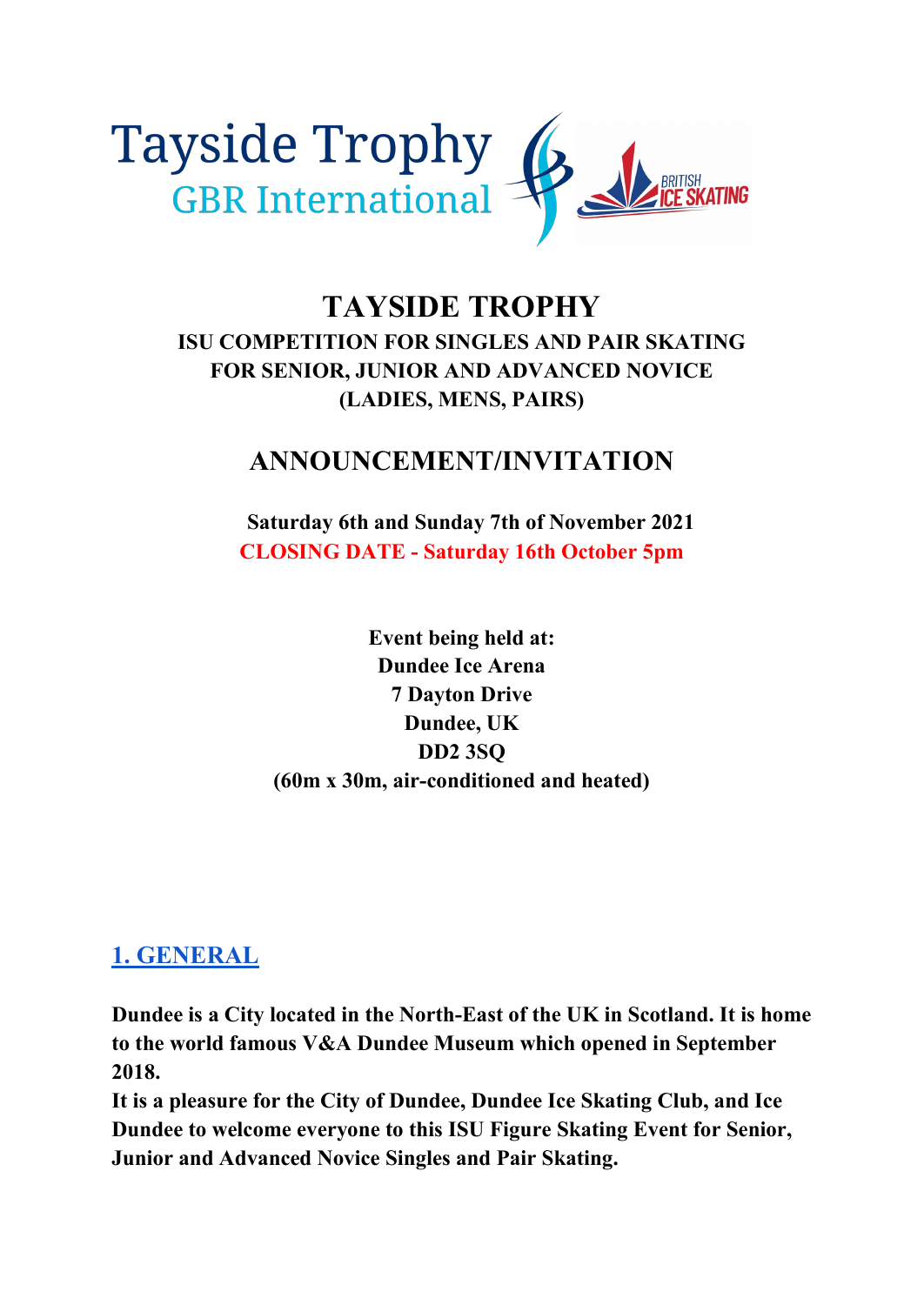**The Tayside Trophy 2021 will be conducted in accordance with the ISU Constitution and General Regulations 2021, the Special Regulations & Technical Rules Single & Pair Skating and Ice Dance 2021, and the relevant ISU Communications. Participation in the Tayside Trophy 2021 is open to all Competitors who belong to an ISU Member, and qualify with regard to eligibility according to Rule 102, provided their ages fall within the limits specified in Rule 108, paragraph 3 a) and they meet the participation, citizenship and residency requirements in Rule 109, paragraphs 1 through 5 and ISU Communication 2030 or any update of this Communication. In accordance with Rule 109 of the ISU General Regulations and ISU Communication 2030 all Skaters who do not have the nationality of the Member by which they have been entered or who, although having such nationality, have in the past represented another Member, must produce an ISU Clearance Certificate. Passports of all Skaters, as well as the ISU Clearance Certificate, if applicable, must be presented at the accreditation of the event for verification. All participants accept that personal data are collected by the Organizing Committee (OC) and such data are stored and used by the OC, and when necessary, third parties, for the purposes only of, and to the extent necessary only in relation to facilitate their participation in the competition; personal data may include but will not be limited to full legal name as per national identity documents, address, date of birth, nationality, sex.**

## **2. Technical Data**

**All categories according to ISU rules for Season 2021/2022 and the New Judging System.** 

**Place of competition: Dundee Ice Arena 7 Dayton Drive Dundee, UK DD2 3SQ**

### **Organizer of Competition: Dundee Ice Skating Club**

**Date of Competition: 6th and 7th November 2021**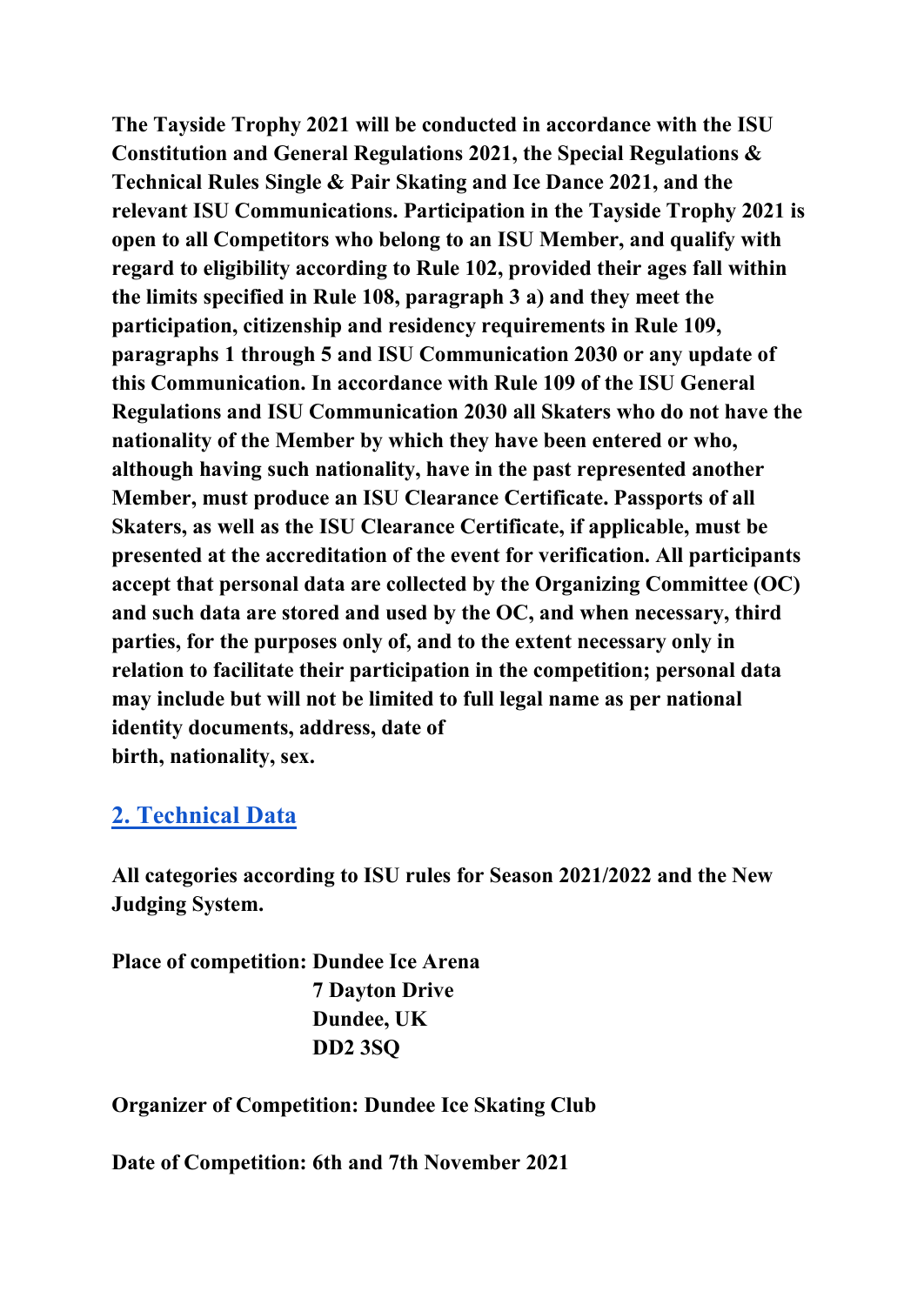**Categories: Single Skating - Senior/Junior/Advanced Novice, Ladies and Men. Pair Skating - Senior/Junior/Advanced Novice.**

## **Senior Categories**

**MEN** 

**Short Program** 

**The required elements to be skated are those listed in ISU Technical Rules Single & Pair Skating 2021, Rule 611, paragraphs 1 and 2. Duration: 2 min., 40 sec. +/- 10 sec.** 

**Free Skating** 

**In accordance with ISU Technical Rules Single & Pair Skating 2021, Rule 612 and the respective ISU Communication. Special attention should be paid to the "well balanced program" and the element value. Duration: 4 min., +/- 10 sec.**

#### **LADIES**

**Short Program The required elements to be skated are those listed in ISU Technical Rules Single & Pair Skating 2021 Rule 611, paragraphs 1 and 2. Duration: 2 min., 40 sec. +/- 10 sec.**

#### **Free Skating**

**In accordance with ISU Technical Rules Single & Pair Skating 2021, Rule 612 and the respective ISU Communication. Special attention should be paid to the "well balanced program" and the element value. Duration: 4 min., +/- 10 sec.**

#### **PAIRS**

**Short Program**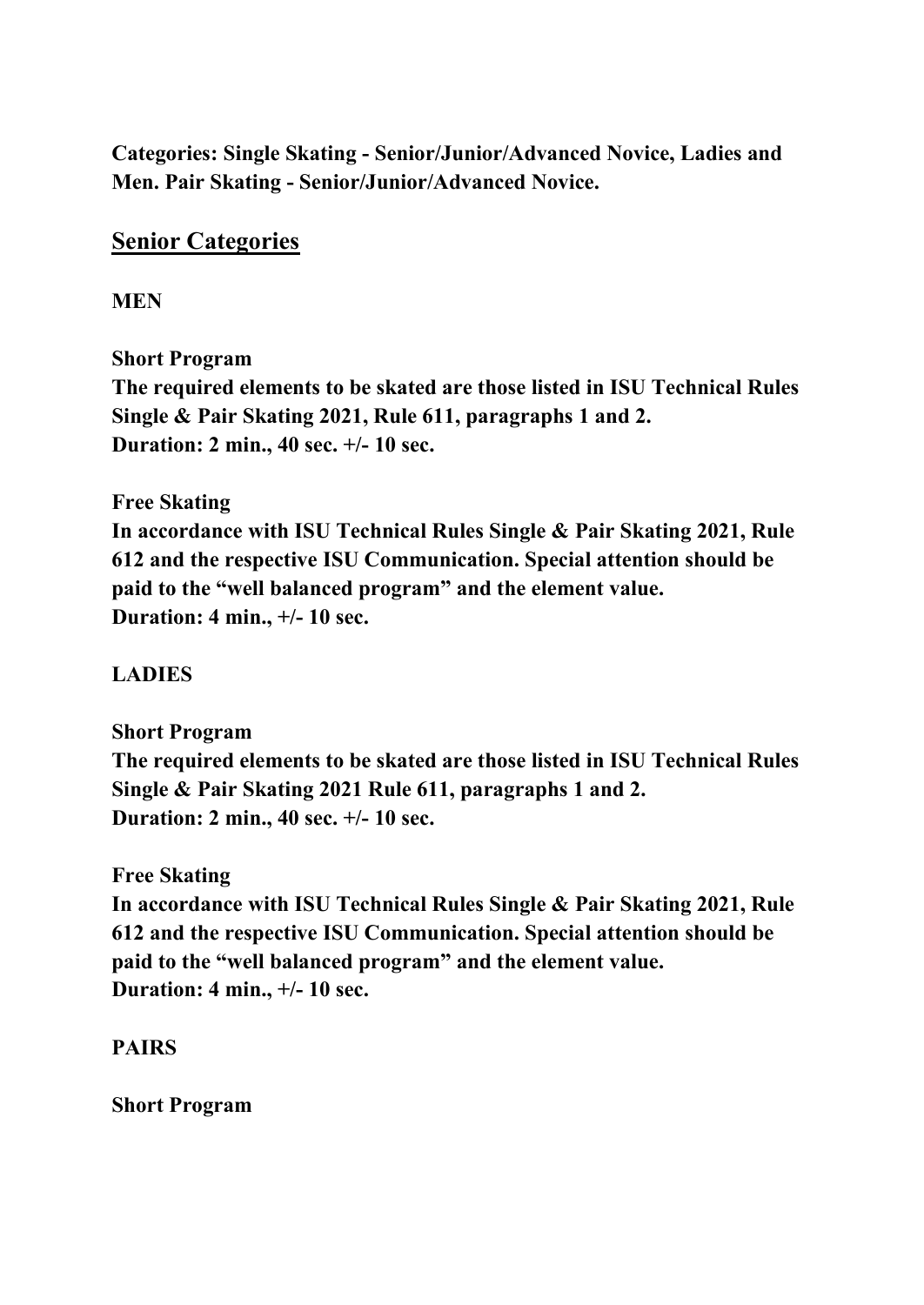**The required elements to be skated are those listed in ISU Technical Rules Single & Pair Skating 2021, Rule 620, paragraphs 1 and 2 for 2021/22 and the relevant ISU Communications. Duration: 2 min., 40 sec. +/- 10 sec.** 

### **Free Skating**

**In accordance with ISU Technical Rules Figure Skating & Pairs Skating 2021, Rule 621 and the respective ISU Communication. Special attention should be paid to the "well balanced program" and the element value. Duration: 4 min., +/- 10 sec.** 

## **Junior Categories**

**MEN** 

## **Short Program**

**The required elements to be skated are those listed in ISU Technical Rules Single & Pair Skating 2021 Rule 611, paragraphs 1 and 3 for 2021/2022. Duration: 2 min., 40 sec. +/- 10 sec.** 

### **Free Skating**

**In accordance with ISU Technical Rules Single & Pair Skating 2021, Rule 612 and the respective ISU Communication. Special attention should be paid to the "well balanced program" and the element value. Duration: 3 min., 30 sec., +/- 10 sec.**

### **LADIES**

**Short Program** 

**The required elements to be skated are those listed in ISU Technical Rules Single & Pair Skating 2021 Rule 611, paragraphs 1 and 3 for 2021/2022. Duration: 2 min., 40 sec. +/-10 sec.** 

**Free Skating** 

**In accordance with ISU Technical Rules Single & Pair Skating 2021, Rule 612 and the respective ISU Communication. Special attention should be paid to the "well balanced program" and the element value. Duration: 3 min., 30 sec., +/- 10 sec.**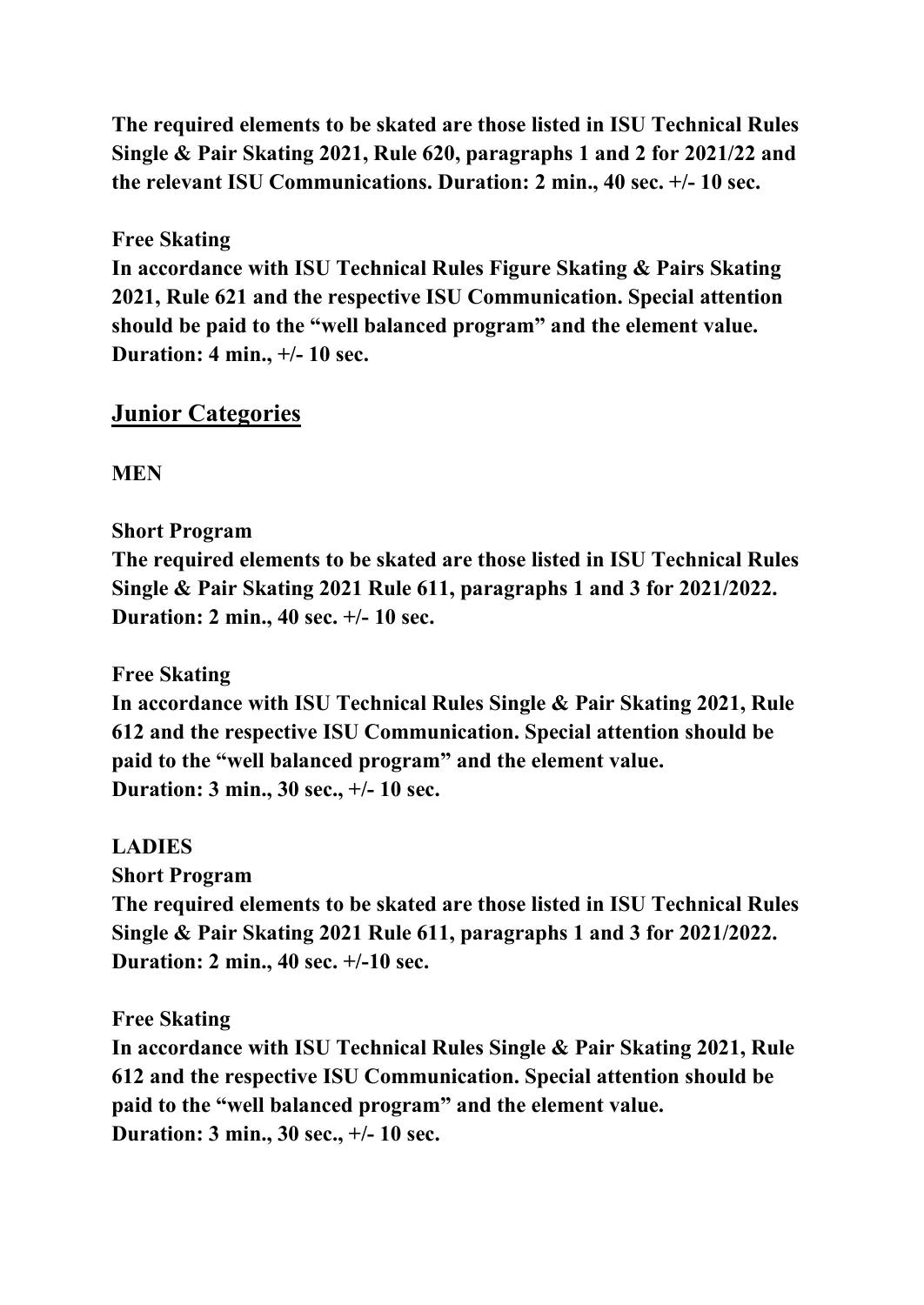### **PAIRS**

#### **Short Program**

**The required elements to be skated are those listed in ISU Technical Rules Single & Pair Skating 2021, Rule 620, paragraphs 1 and 3 for 2021/2022. Duration: 2 min., 40 sec. , +/- 10 sec.**

**Free Skating In accordance with ISU Technical Rules Figure Skating & Pairs Skating 2021, Rule 621 and the respective ISU Communication. Special attention should be paid to the "well balanced program" and the element value.** 

**Duration: 3 min., 30 sec., +/- 10 sec.** 

### **ADVANCED NOVICE GIRLS, BOYS, PAIRS**

**Short Program: 2 min 20 sec, +/-10 sec.** 

**Free Skating: 3 min +/-10 sec** 

**The category will be held in accordance with ISU Communication 2396 (or any update) and all respective ISU regulations.** 

## **3. ENTRIES BY NAME**

**All Federations associated with the ISU may enter up to 3 competitors in each category. The OC reserves the right to limit the number of participants to one (1) Entry in each category in case of overcrowding. The OC also reserve the right to accept more than 3 competitors per ISU Member Federation in each category if circumstances allow.**

**The maximum number of skaters that will be accepted per event is 20. The OC reserves the right to accept more entries per event where time permits. With the Entry forms, the "Program Content Sheet" must also be returned to the Organizing Committee in due time by 16th October 2021. It is mandatory that the Program Content Sheet must be filled in precisely by each Skater/team in English using the terminology for the elements listed in the respective ISU Communication. It is not permitted to hand over the Program Content Sheets directly to the acting Officials.**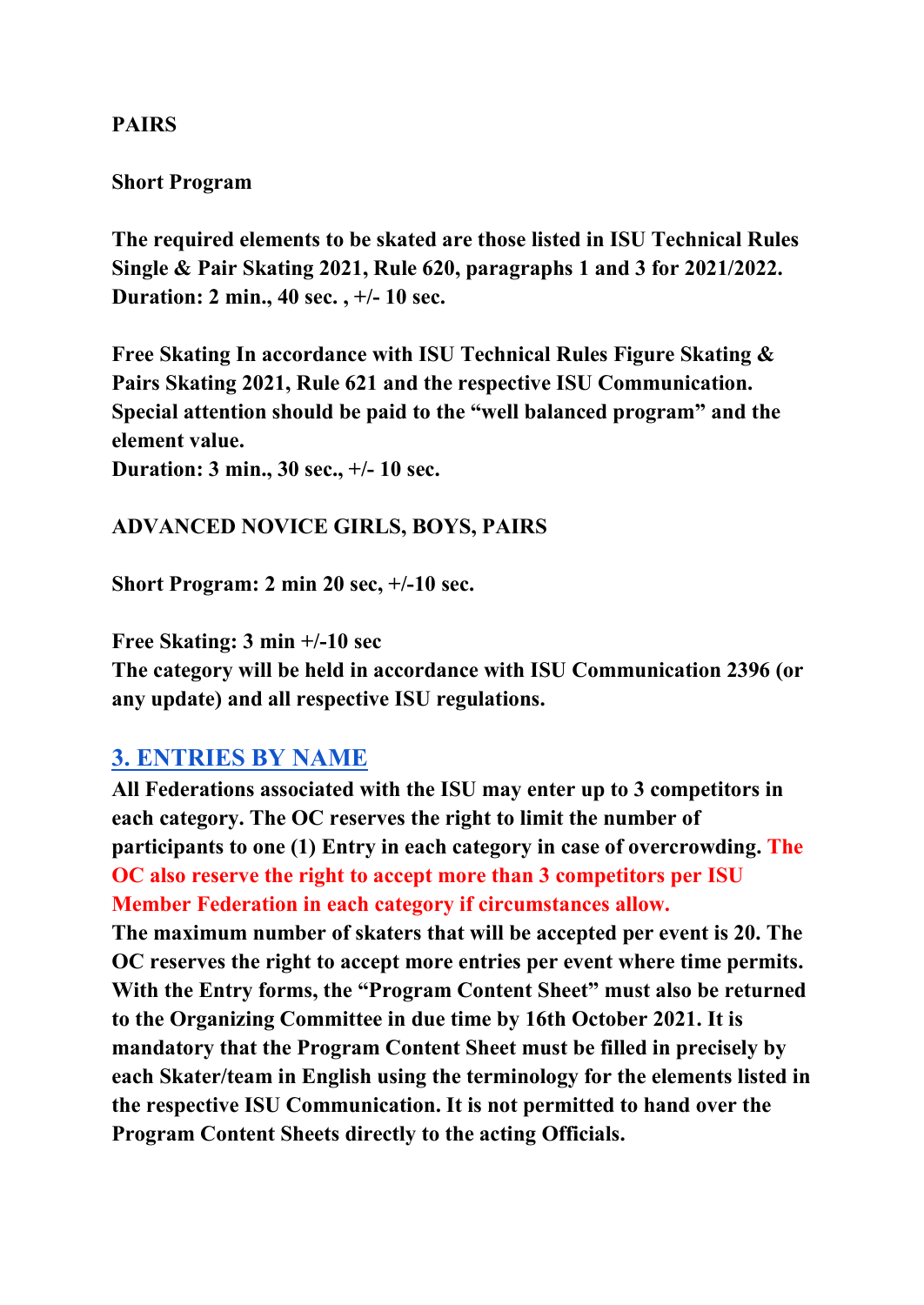# **4. ENTRIES OF JUDGES**

**Each participating ISU Member may nominate one Judge for the event in which the Member has Competitor(s) entered. Only ISU Championships and International Judges will be accepted. The OC reserves the right to limit the number of judges in accordance with the number of the Skaters Entries. The Organizing Committee will cover the on-site board and lodging only for judges accepted in the panel only for the period: from the dinner before the day of their activity until the end of their activity. Please be aware that judges not involved in the panel have to cover their own expenses (board and lodging). The confirmation of the list of judges will be announced in due time.**

# **5. DEADLINE FOR ENTRIES**

**Each ISU Member has the right to nominate 3 competitors for each Singles event and 3 Pairs for each pair event in the "Tayside Trophy". The official entry forms must be used. The organiser reserves the right to accept and enter more competitors Per ISU Member Federation in each category. The maximum number of skaters that will be accepted per event is 20. The OC reserves the right to accept more entries per event where time permits. Passports of the skaters, as well as ISU Clearance Certificate, if applicable, should be sent in advance to taysidetrophyinternational@gmail.com, and must be presented at the accreditation.** 

**Entry by Number.**

**The entries by Number in each category by Nation should reach the organiser not later than Saturday 2nd October 2021. Please forward "Entries by Number" form to: taysidetrophyinternational@gmail.com**

**Entry by Name, Entry Form for Judges, Planned Program Content Sheet, Team Travel Form.**

**These forms should reach the organiser not later than 16th October 2021. The Entry Forms have to be used and must be sent to: taysidetrophyinternational@gmail.com**

# **6. Entry Fee**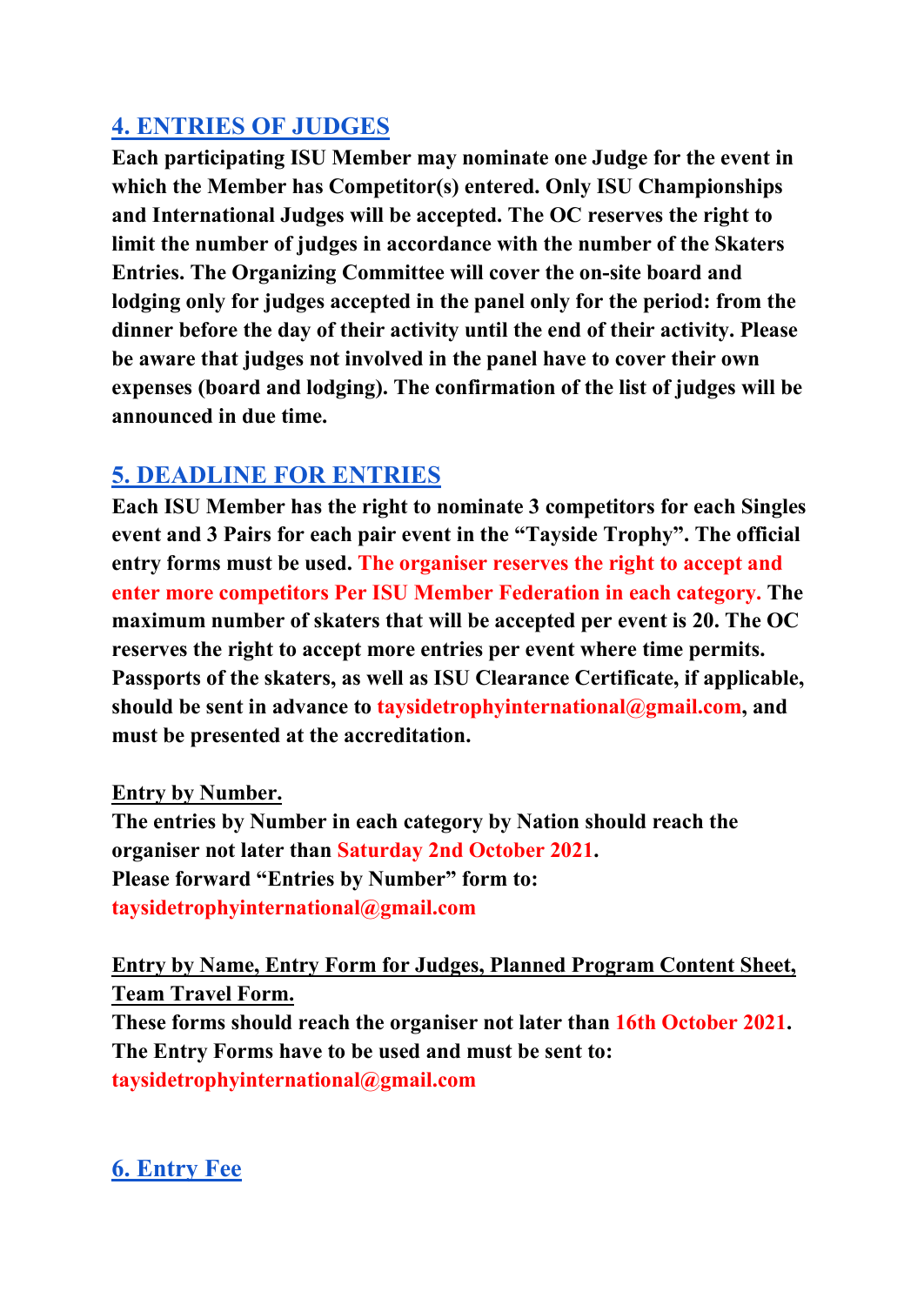**Senior, Junior Singles: 70 Euros Senior, Junior Pairs: 90 Euros Entry fees are requested to be paid by bank transfer latest 16th October 2021. Please note that all banking charges have to be borne by the sender.**

**Late Entry Fee Senior, Junior Singles: 90 Euros Senior Junior Pairs: 110 Euros**

#### **All entries sent after 16th October 2021 are considered to be late entries.**

#### **Cancellation**

**In the event of withdrawal, no refunds will be given following the closing date on the 16th October 2021. In the case of a "no-show" at the event, entry fee will not be refunded.**

**Entry fee payment details/all other payments**

**Bank: Bank of Scotland Account Name: Dundee Ice Skating Club Bank Address: 291 Clepington Road, Dundee, UK Sort Code: 807331 Account Number: 00265335 IBAN: GB04BOFS80733100265335 BIC: BOFSGB21124**

**In the case of payment made by individual: Please use full name and category entered as reference.**

**In the case of ISU Member Federation making payment for full team: Please use ISU Country Code as reference.**

**For any entry fee enquiries, please contact: taysidetrophyinternational@gmail.com**

### **6. Expenses**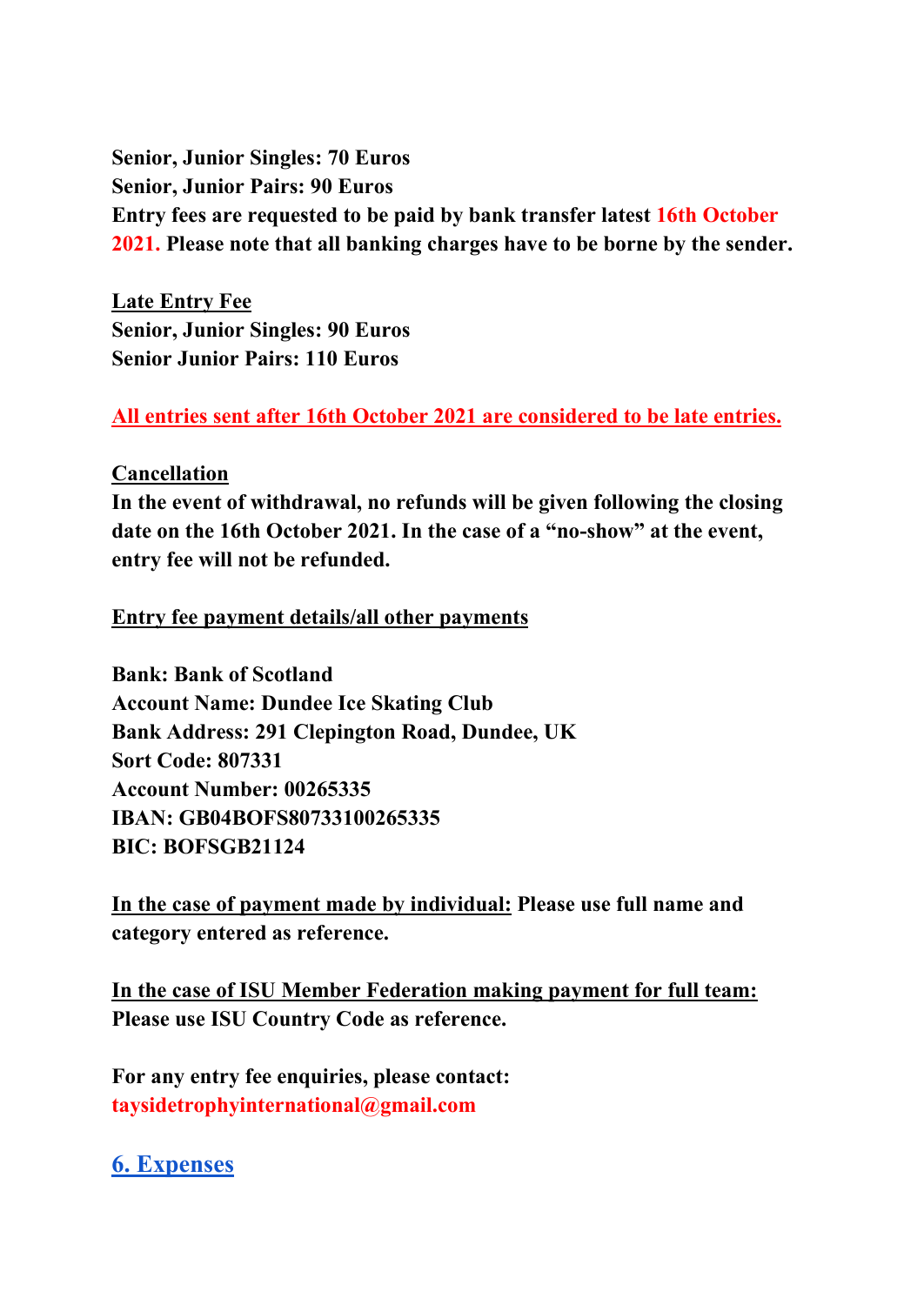**The organiser covers the expenses of competition organisation, awards, presents, and the on-site board & lodging only for judges on duty. Travel expenses to and from Dundee will not be covered by the organiser. The expenses for rooms and meals, travel and transfer of the Team Leaders, Competitors, Coaches, Chaperones and other Team officials will not be covered by the organiser.**

**Travel fees will be paid only to Technical Specialists, Technical Controllers and Referees based on economy air fare.**

## **7. Accreditation**

**Accreditation will be at the Ice Rink starting from the Wednesday 3rd October 2021. All Competitors are requested to present a valid passport or personal identity card at the time of registration. Accreditation will be given to all Referees, Assistant Referees, ISU Office Holders and Guests. Accreditation as a Team Member will be given to all entered Judges and Competitors, one Team Leader, one coach per Competitor and one Chaperone.**

## **8. Accommodation**

#### **Official Hotel**

**Premier Inn - Dundee North**

**This hotel is located within very close(2minutes)walking distance of the Venue. The hotel is served by one connecting restaurant "The Weavers Mill", which serves breakfast, Lunch and Dinner, as well as a Nandos Restaurant, McDonalds, KFC and Cinema all within very close walking distance from the hotel entrance.**

**www.premierinn.com**

**Further suggested hotels nearby**

**Premier Inn - Dundee West This hotel is located 2.6 miles from the Venue, approx 8minutes by car/taxi. The hotel is served by the restaurant "The Gourdie Croft" which serves Breakfast, Lunch, and Dinner. www.premierinn.com**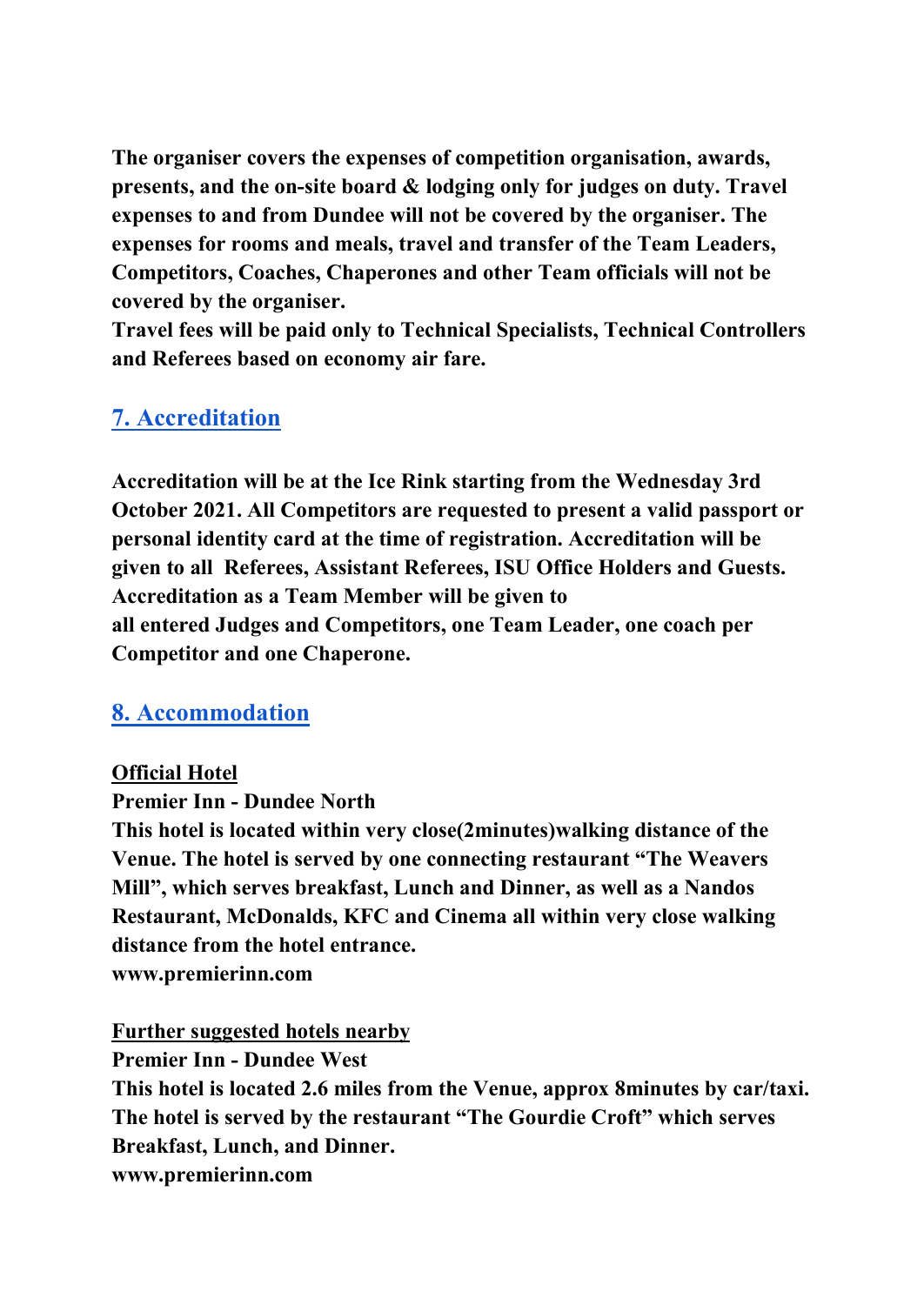**Double Tree by Hilton Hotel This hotel is located 2.8 miles from the venue, approx 7minutes by car/taxi. The hotel is served by two if its own restaurants which serve Breakfast, Lunch, and Dinner. doubletree3.hilton.com**

#### **Malmaison Dundee**

**This hotel is located 3.4 miles from the Venue, approx 10/15minutes from the venue by car/taxi. The hotel is served by its own restaurant which serves Breakfast, Lunch and Dinner. The hotel is also located within short walking distance to the City Centre of Dundee with a large selection of restaurants and shopping.**

**www.malmaison.com**

#### **Premier Inn - Dundee Centre**

**This hotel is located 4.1 miles from the Venue, approx 10/15minutes from the venue by car/taxi. The hotel is served by the restaurant "Beefeater Dundee" which serves Breakfast, Lunch and Dinner. The hotel is also located within short walking distance to the City Centre of Dundee with a large selection of restaurants and shopping. www.premierinn.com**

#### **Best Western Invercarse Hotel**

**This hotel is located 4.3 miles from the Venue, approx 10 from the venue by car/taxi. The hotel is served by its own restaurant which serves Breakfast, Lunch and Dinner.**

**www.bestwestern.co.uk/hotels/invercarse**

#### **9. Liability**

**The Organiser accept no liability for bodily or personal injury, or for property loss or damage incurred by any Competitors or any kind of Officials. It is the sole responsibility of each Member participating in the "Tayside Trophy", to provide medical and accident insurance for their athletes, officials and all other members of the Member's team. Such insurance must assure full medical attendance and also the return of the ill**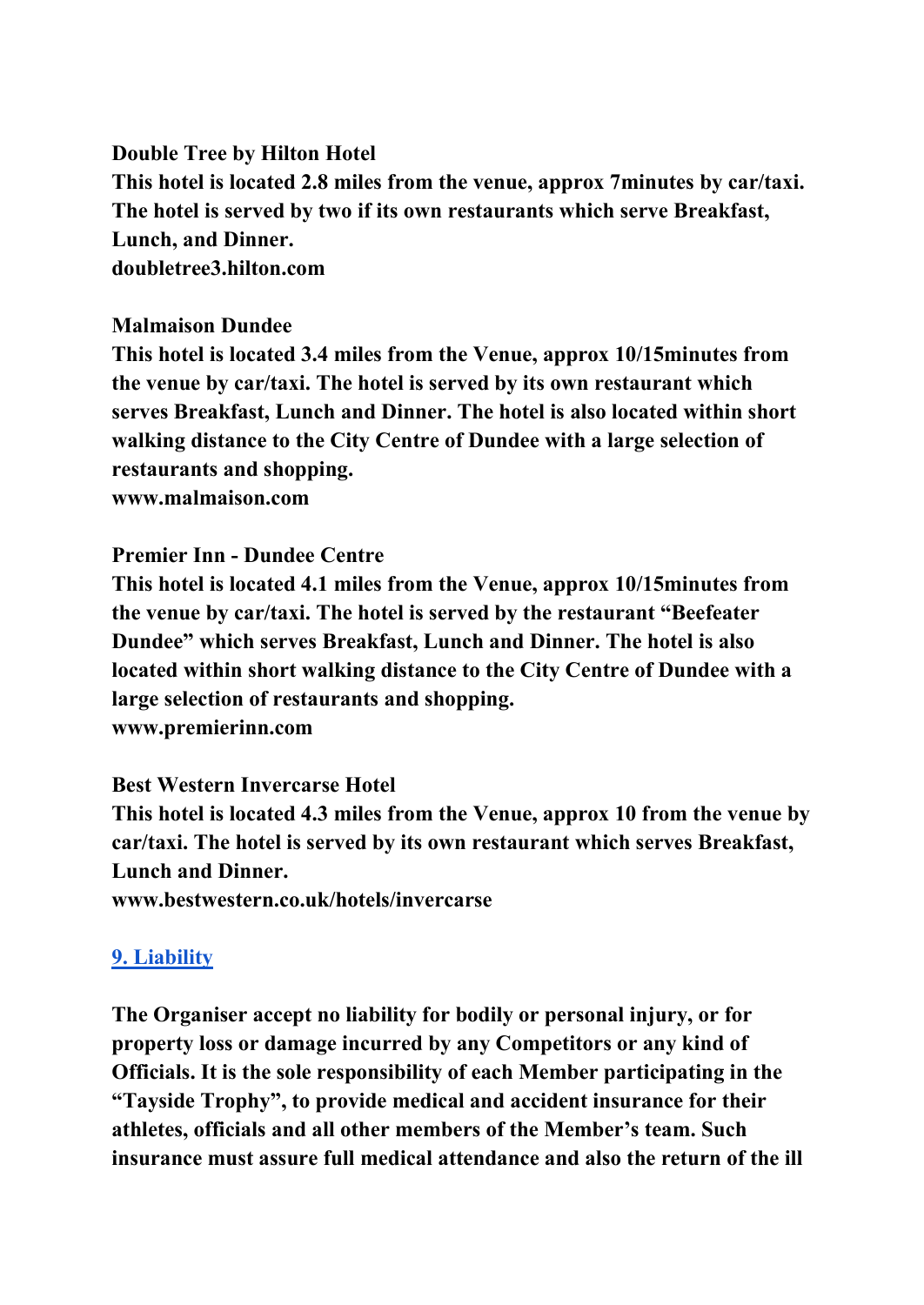**or injured person to the home country by air transport or by other expeditious means. The Organizer assumes no responsibility for or liability with respect to bodily or personal injury or property damage in connection incurred by Competitors and Officials during the "Tayside Trophy" November 6-7, Dundee, UK**

**The Organizer provides professional First Aid Service on site. The Organizer ensures that personnel of the First Aid Service are experienced doctors. The First Aid Service is on duty throughout the whole event period.**

# **10. Program Schedule and Starting Times**

**Please, be informed that only the daily starting times are fixed. Following the morning start the time schedule of the event is flexible, which means that in case of cancellations certain categories may start some time earlier than in the Preliminary Schedule. Please be informed that all changes in entries and Preliminary Program can be followed at www.dundeeiceskatingclub.org, and on the information board in the ice rink.**

# **11. Draws**

**The initial draws are conducted prior to the respective events. A special Draw Schedule will be published along with the Official Time Schedule. The Start order of the Free is the reverse order of the Short Program results.**

# **12. Music**

**Music must be produced on Compact Disc - CD. In accordance with rule 343, paragraph 1, all discs must show the competition event, competitors name, the nation, and the exact running time(not skating time) including any starting signals, and must be submitted at the registration. Each Program(Short and Free) must be recorded on a separate disc.**

# **13. Arrival of Judges and Officials**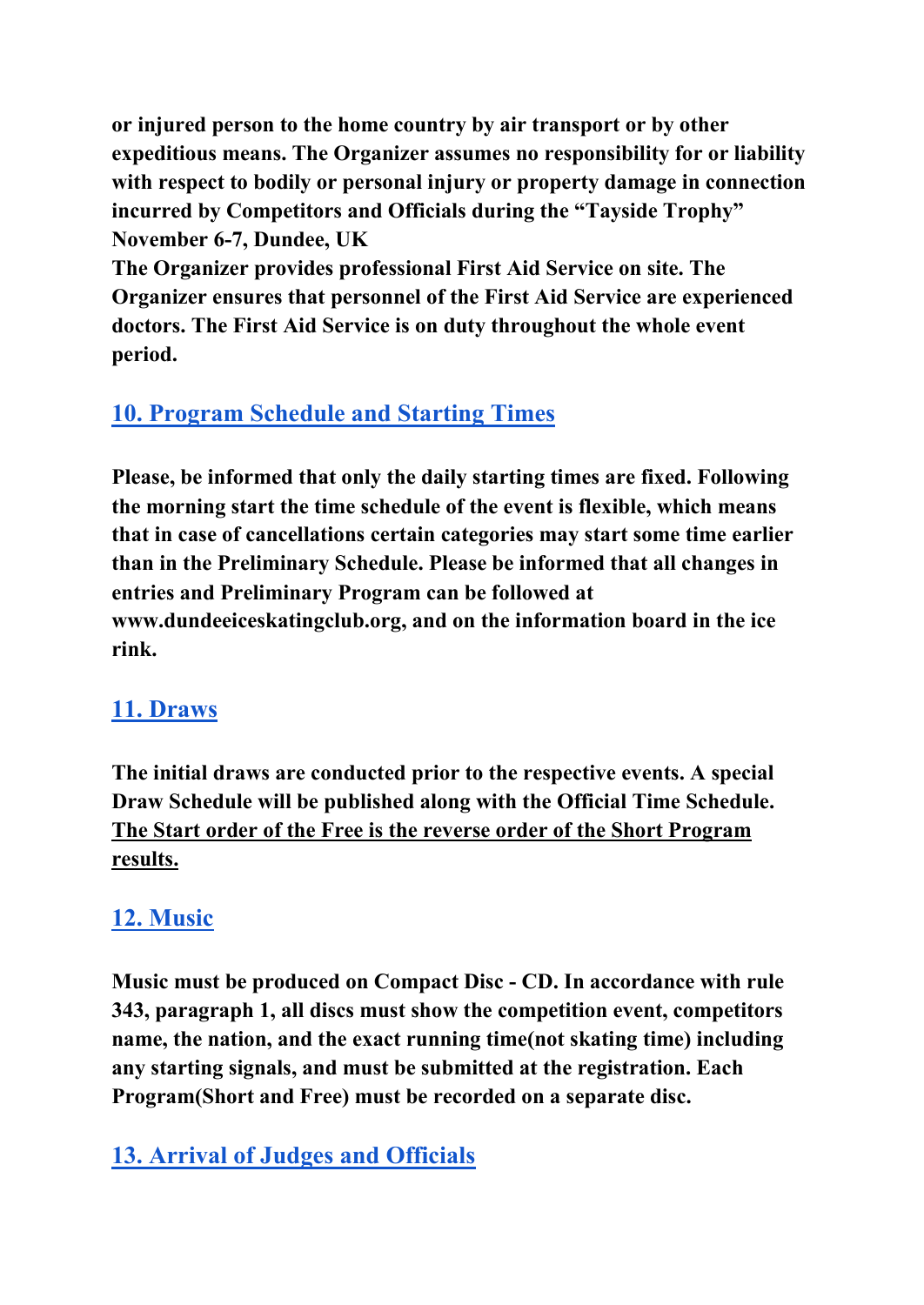**Judges and officials taking part in the Competition are requested to announce the flight/train numbers, dates and times of arrival and departure or any other information concerning transportation to the Organising Committee as soon as possible but no later than 16TH OCTOBER 2021.**

# **14. Arrival of Teams/Transportation/Transfers**

**The City of Dundee has its own Airport, however this Airport is very small. It is likely the most convenient/best cost flights will arrive into Edinburgh Airport. Edinburgh Airport is located 58miles from the venue, approx 1hour 5minutes by car, 1hour 20minutes by shuttle bus, or approx 1hour 30minutes by Tram then Train.**

**To travel by Edinburgh Airport by bus - Please visit** 

**[www.nationale](http://www.national/)xpress.com where you can purchase a return ticket. The shuttle bus is located directly outside the Terminal building. It is also possible to pay at the bus, however to avoid disappointment it is advised to book ahead,**

**To travel from Edinburgh Airport by train, you must first take a Tram located immediately outside of the Terminal Building. Tickets can be purchased from the ticket machines at the Tram Station. You should ride 3 stops to "Edinburgh Gateway"(approx 7minutes). Here you can take a connecting train to Dundee(approx 1hour 10minutes).**

**Train tickets can be purchased at the station, on the train, or by visiting <https://www.scotrail.co.uk/>**

**Purchasing train tickets in advance of your trip can often save money on fares.**

**A transfer option from and back to Edinburgh Airport will also be available at a cost. The transfer will drop-off and collect for return at the venue. Please contact taysidetrophyinternational@gmail.com for more information and to book your transfer. Please inform the Organising Committee by email as soon as possible, and before the closing date if you would like to use the available transfers. Arrival and departure times must be submitted in the Official Travel Form. Please notify the Organising**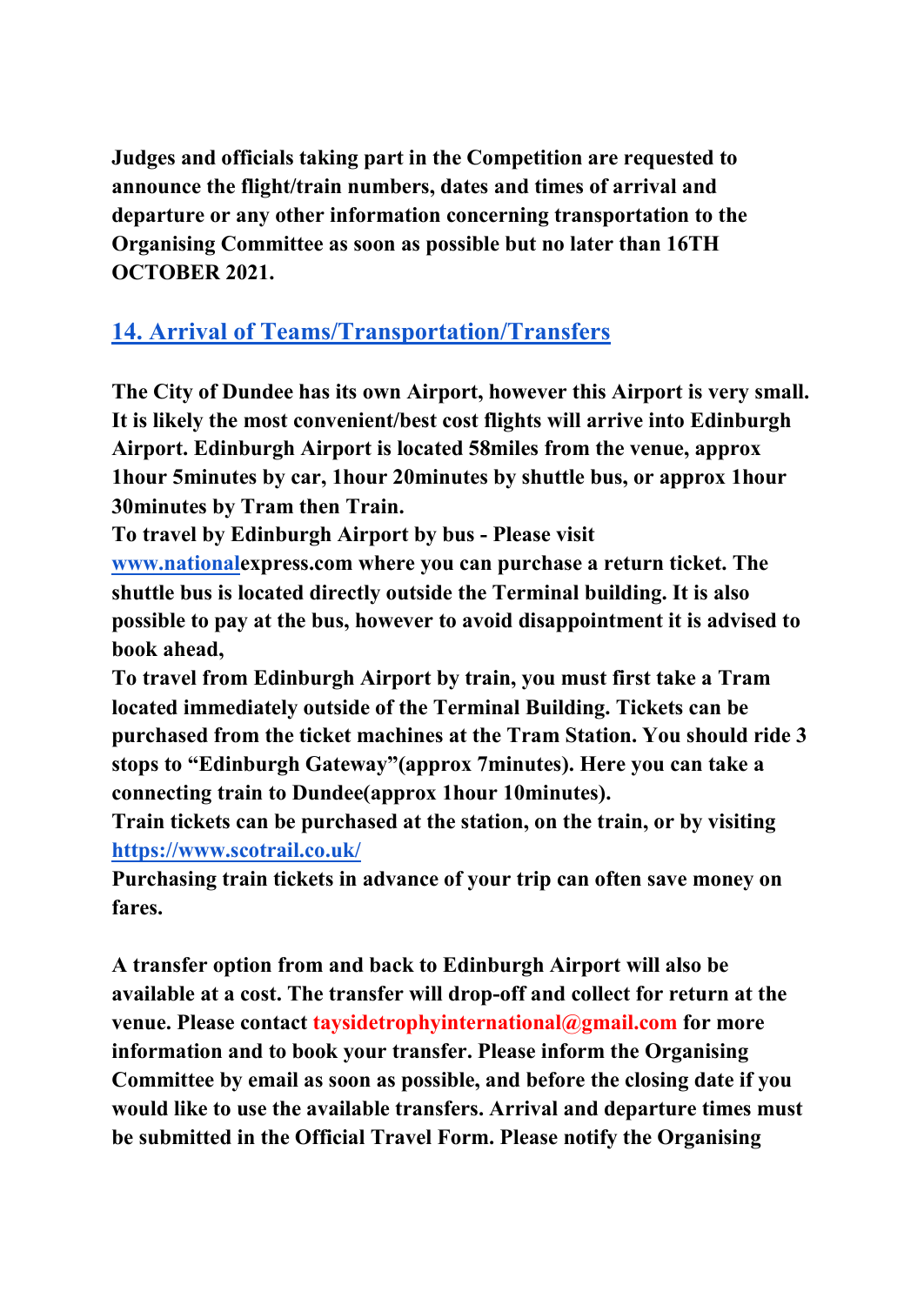**Committee of any changes to your travel plans as soon as possible as this may affect your transfers.**

# **15. Practices**

**Practices will be available during the event. The detailed practice schedule will be made available as soon as possible following the closing date for entries.**

# **16. Calculation of Results**

**The marking system(ISU Judging System) as described in ISU Technical Rule Single and Pairs Skating, Rule 352, 353, and 843. The results and any further information will be posted on the website [www.dundeeiceskatingclub.org](http://www.dundeeiceskatingclub.org/)**

## **17. Awards**

**The best 3 skaters in each event will be announced and honoured. The 1st, 2nd, and 3rd place skaters will receive a medal.** 

### **Judge Meetings**

**The first Judges Meeting will take place at Dundee Ice Arena. The first Round Table Discussion will take place at Dundee Ice Arena. A full time schedule for off-ice activities will be posted with the Official Time Schedule.**

### **COVID-19**

**The OC will monitor the current global situation, and will release any COVID-19 guidelines for the event closer to the competition dates.**

**THE OFFICIAL AND FINAL SCHEDULE OF EVENTS WILL BE PUBLISHED AFTER THE REGISTRATION OF ALL ENTRIES on the website www.dundeeiceskatingclub.org.**